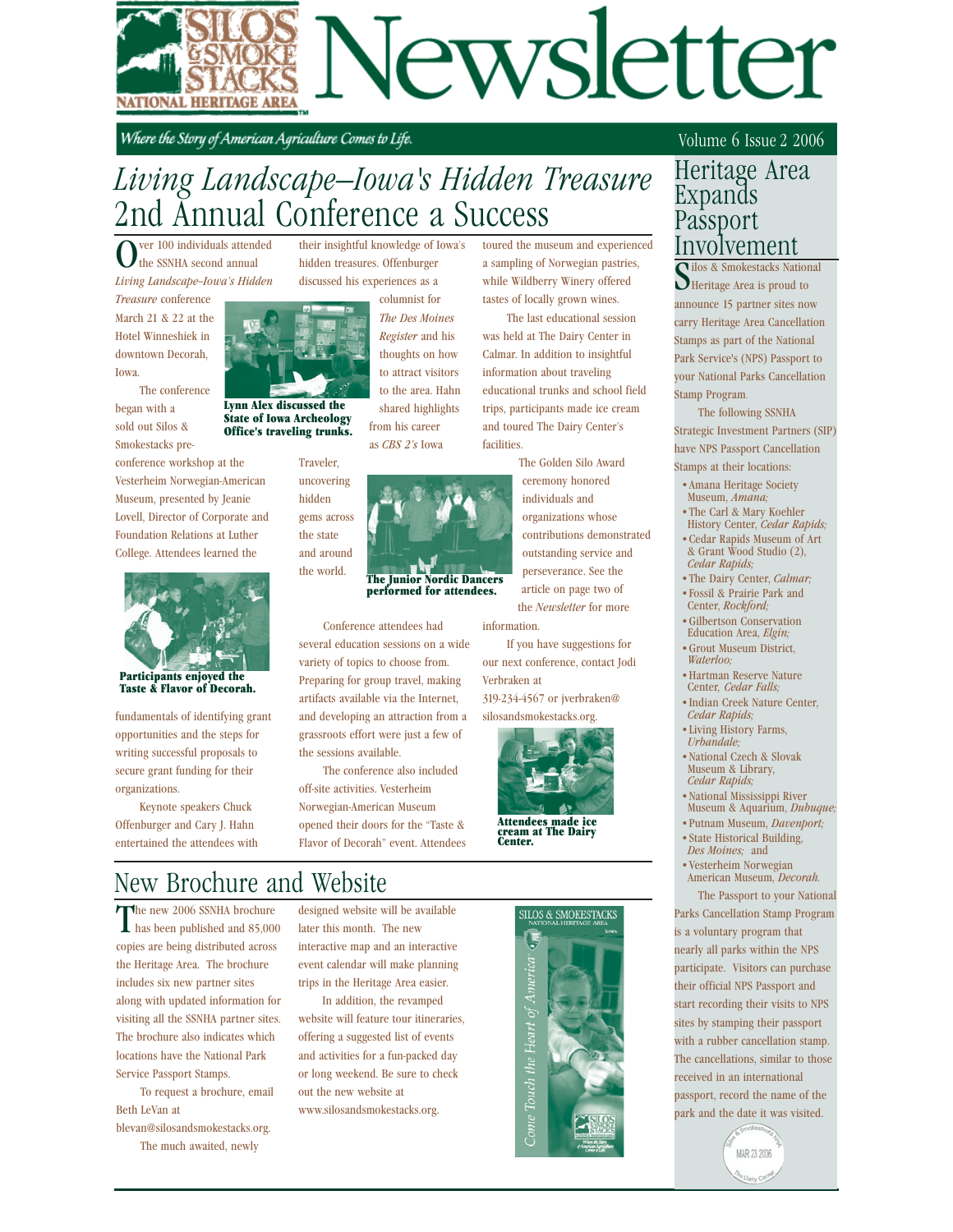# 2nd Annual Golden Silo Awards



Pictured from left to right: Don Short, SSNHA Executive Director; Geof Grimes, Waterloo; Bob Casterton, SSNHA Board of Trustees.

The Golden Silo Award for Outstanding Volunteer was given to Geof Grimes of Waterloo. Geof was involved with the Heritage Area from the very beginning. This year's award was given to Geoff for his volunteer service and continuous involvement as a commitee member, a member of the Partnership Panel and an original Silos & Smokestacks Advisory Board member.



Pictured from left to right: Don Short, SSNHA Executive Director; Ross Christensen, Waterloo; Bob Casterton, SSNHA Board of Trustees.

The Alan Hutching's Outstanding Visionary Golden Silo Award was presented to Ross Christensen of Waterloo. Ross has demonstrated support for the Heritage Area for many years, created a legacy in heritage development that has made all the difference, and provided leadership in the heritage development movement. Ross cared enough to give of himself to ensure that Silos & Smokestacks National Heritage Area would not be ignored or forgotten.

#### Outstanding Volunteer **Outstanding Preservation in Agriculture**



Pictured from left to right: Don Short, SSNHA Executive Directer; Marilu Wohlers, Phyllis Meyer and Susan Jacob, The National 19th Amendment Society; Bob Casterton, SSNHA Board of Trustees.

The National 19th Amendment Society of Charles City received the Golden Silo Award for Outstanding Preservation in Agriculture. This year's honorees are the amazing stewards of the Carrie Lane Chapman Catt Girlhood Home. This past summer marked the official opening of the site with new exhibits.

## Outstanding Visionary Partnership Panel Service



Pictured left to right: Don Short, SSNHA Executive Director; Mary Ellen Warren, Waterloo; Rod Marlatt, Fayette; Geof Grimes, Waterloo; Bob Casterton, SSNHA Board of Trustees. Not pictured Bob Cole, Mason City.

Four SSNHA Partnership Panel members were recognized for completing five years of service. Each member provides Silos & Smokestacks National Heritage Area with a special talent. Mary Ellen Warren has remained focused on the importance of our mission in preserving the story of agriculture. Rod Marlatt always defends natural resources and their place in the Heritage Area. Geof Grimes unfailingly upholds the integrity of historic preservation. Bob Cole is an advocate for regionalism. SSNHA appreciates their service to the Partnership Panel.

# L.I.F.E. Tours on Track for Year

Group travel is on track to<br>Thave a very successful year. The L.I.F.E. (Living an Iowa Farm Experience) Tours program will likely see twice as many tours as last year. This will bring approximately 2,000 visitors face-to-face with farmers and other agricultural businesspersons at nearly 100 SSNHA locations.

 In March, L.I.F.E. Tours was excited to host 90 Norwegian farmers as they visited Silos & Smokestacks National Heritage Area on a sold out tour of Iowa farm experiences. The visitors were part of a company that represents John Deere equipment dealers in Norway. This same group brought 28 visitors to the region in March

2004. Their excitement about the visit led to 150 people signing up for this year's tour. The group was limited to two motorcoaches, so 60 people were turned away. However, this tour will now be offered every year rather than every other year to accommodate the demand for this experience.

 In addition to the group from Norway, travelers from France and Brazil are planning trips to the Heritage Area. A group of dairy farmers from England is considering an October tour and several other international tours are in the works for 2007. Numerous American groups are also planning travel to the Heritage Area.

## Your Help is Needed at the State Fair

Planning for the Iowa State Fair booth is already underway and we are asking for volunteers. Making time to be a part of this event is a fantastic way to market your site to thousands of travelers. The benefits of volunteering include: free advertising for your

site, general admission ticket and parking pass for the day along with networking opportunities. Themed *Only at the* 

*Fair*, the event is August 10-20. SSNHA's theme will be *Only in the Heritage Area.* The booth will highlight some of our most unique points of interest that can only be found in our heritage area.

Each year, the Iowa State Fair

attracts more than a million fair-goers who can not get enough of the countless activities and sites to see during the 10 day span. *Midwest Living* magazine has named the event one of the "Top 30 Things Every Midwesterner Should Experience."



ensure you get the shift that works best for you- they will go quickly! Visit for more information.

If you would like to sign up for a shift or have questions, contact us by phone at 319-234-4567 or blevan@silosandsmokestacks.org. Please join us for an unforgettable day at the fair!

 Sign up early to www.iowastatefair.org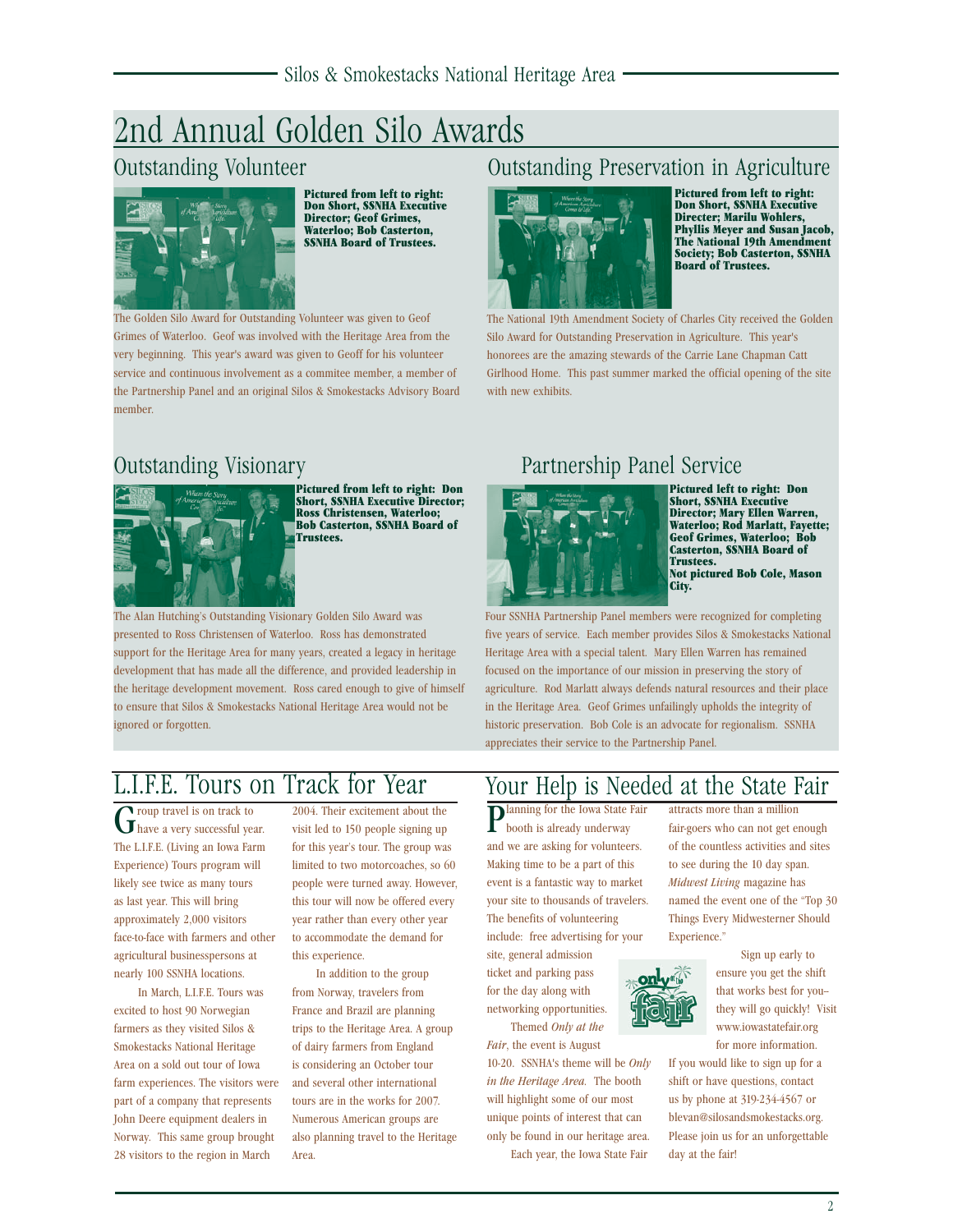# Silos & Smokestacks Partnership Profile The Farm House Bed & Breakfast

L ocated in Fredericksburg, the Farm House Bed & Breakfast ocated in Fredericksburg, the (B&B) offers comfort, casual

enjoyment and a chance to experience a real working farm. Architectural styling of the late Victorian

period was used when the Farm House was built at the turn of the century.

The Farm House B&B

 Restoration of the Farm House B&B began in 1993, when it was bought by the Engelbrecht family. They spent five years restoring the home and turning it into the Farm House B&B. In September 1998, the Farm House B&B hosted its first customers.

There are five guest rooms



One of the many activities to see during a stay at the B&B.

at the B&B, each decorated uniquely to reflect the owner's

eclectic interests. During a stay at the Farm House B&B, activities such as fishing in the farm pond to hiking on the adjoining Plum Creek

Nature Trail are available. The Red Barn Dairy gives

guests the chance to watch the birth of a baby calf or cows being milked. Goats, chickens, peacocks, llamas, Jacob sheep, cats and two dogs all make up the unique experience of the Farm House B&B.

Other features

include The Engelbrecht Family Winery and Vineyards and the Farm House Antique Shop. In 2004, the first round of grapes, fruit trees, red raspberry and blueberry bushes were started. The Engelbrechts continued planting and will be making wine by the time summer and fall roll

around. The Farm House B&B is planning a Grape Stomp for August 2006. Anyone who wants to prune, plant or pick grapes is welcome to help!

 The Farm House Antique Shop showcases beautiful oak, walnut and pine furniture. It is located in a remodeled farm shed right across from the B&B. Shop hours are Wednesday-Saturday, 11 a.m. until 5 p.m. The Farm



enclosed sunporch.

House B&B is on US Hwy 18 East at 2866 270th St.

 For further information about the Farm House B&B, contact Dianna Engelbrecht at 563-237-5969 or visit their website at www.iabedandbreakfast.com.



## Partner & Grant Applications Due June 1

Silos & Smokestacks Nations<br>Superitage Area is accepting ilos & Smokestacks National applications for grants to fund projects that preserve and interpret America's agricultural stories. Eligible grant projects must be located in one of the 37 counties within the Heritage Area and provide a 1-1 match to the grant request. There is a total of \$50,000 available for projects including exhibit development, educational programs, interpretation, marketing, signs

 SSNHA is also seeking agriculturally-related tourism sites to become partners of the Heritage Area. Through the SSNHA Partner Site Designation Program, recognized sites would join 91 other northeastern Iowa partners in telling the unique story of American agriculture.

and event programming.

 Applications for both grant funding and partner sites are due postmarked June 1, 2006. For more information or for an application, please call the office at 319-234-4567 or visit www. silosandsmokestacks.org.

### UNI Intern Joins SSNHA

 $B^{\text{eth}}$  LeVan joined the Silos team this January. She is a junior public relations major at the University of Northern Iowa (UNI). As a program assistant intern, Beth does website development, creates flyers and brochures, prepares events emails, and assists in writing articles and press releases for the *Newsletter,* in addition to providing assistance to the grant



and partnership programs. Beth's main project this summer will be organizing and recruiting volunteers for the Silos

**Beth LeVan** & Smokestacks booth at the Iowa State Fair.